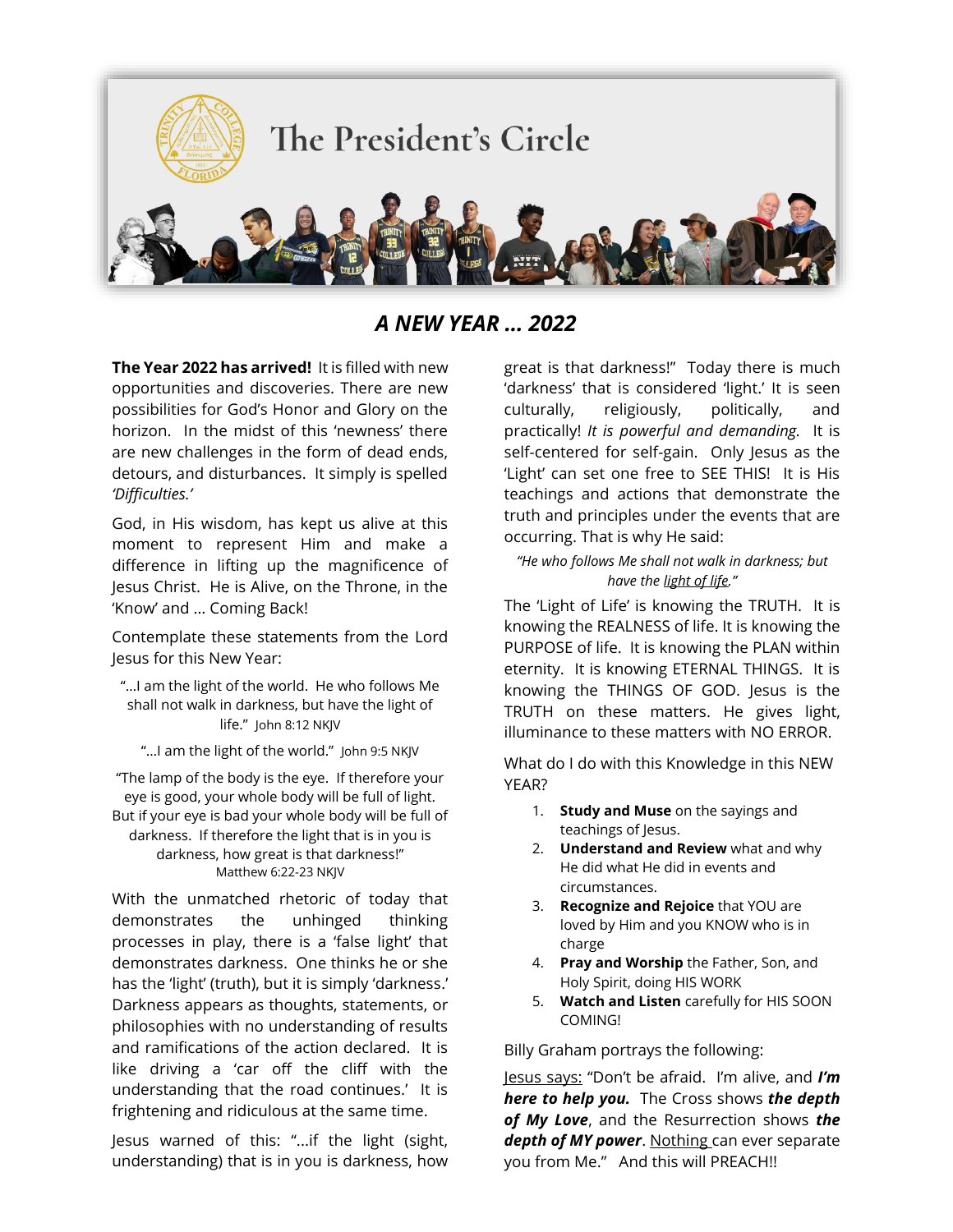## *New Year News …*

- **Classes began January 18, 2022.** A new semester is upon us. After a cookout with new and returning students on January 16, the spring semester was underway. President's Chapel was January 20 with two psychologists present and making presentations: Dr. David Dupere (President's Council member) and Dr. Dama Abshier. Dr. Abshier will be teaching an online psychology course. Dr. Allan Parnell and his wife, Bunny, were also present to encourage our student body. Dr. Parnell began his trucking business in 1987. "Mr. P" now has 300 employees and 200 trucks. Be on the lookout for them.
- ◆ **The campus** is currently home to EMTs in our region until their new facility is completed, as well as home to a church and another school, Genesis Preparatory School. We are strategically located on forty acres of land. This semester, Trinity is utilizing its two residence halls for housing.
- *"Sharing the Good News in Their Home"* is the theme of Trinity's **Global Impact Missions Conference**. The dates are February 7-10, 2022. Classes will be rearranged in order for the conference to begin at 10:00 a.m. each morning. Speakers, missionaries, and mission groups will be represented. Your prayer support will be deeply appreciated.
- **Reaccreditation***:* ABHE (Association for Biblical Higher Education) will be celebrating 75 years of leadership February 15-18, 2022 in Orlando, Florida. At this gathering, Trinity



College of Florida will have the final meeting with accreditors. All things have been addressed these past three years in preparation; recommendations have been answered. Following our last meeting scheduled for February 15, 2022, a decision will be made that would grant the college another ten years of accreditation. Dr. Eric Bargerhuff, Vice President for Academic Affairs, and your President will be representing the College. Your prayer support will be deeply appreciated.

## *Items of Interest:*

Faculty and Staff enjoyed a Christmas pot luck lunch at the college.



- $\blacktriangleright$  The college credit line has been repaid; it had been utilized between semesters.
- $\rightarrow$  Additional landscaping has been accomplished on campus; a security gate has been added for the main entrance.
- **Campus Preview** is scheduled for Monday, February 21.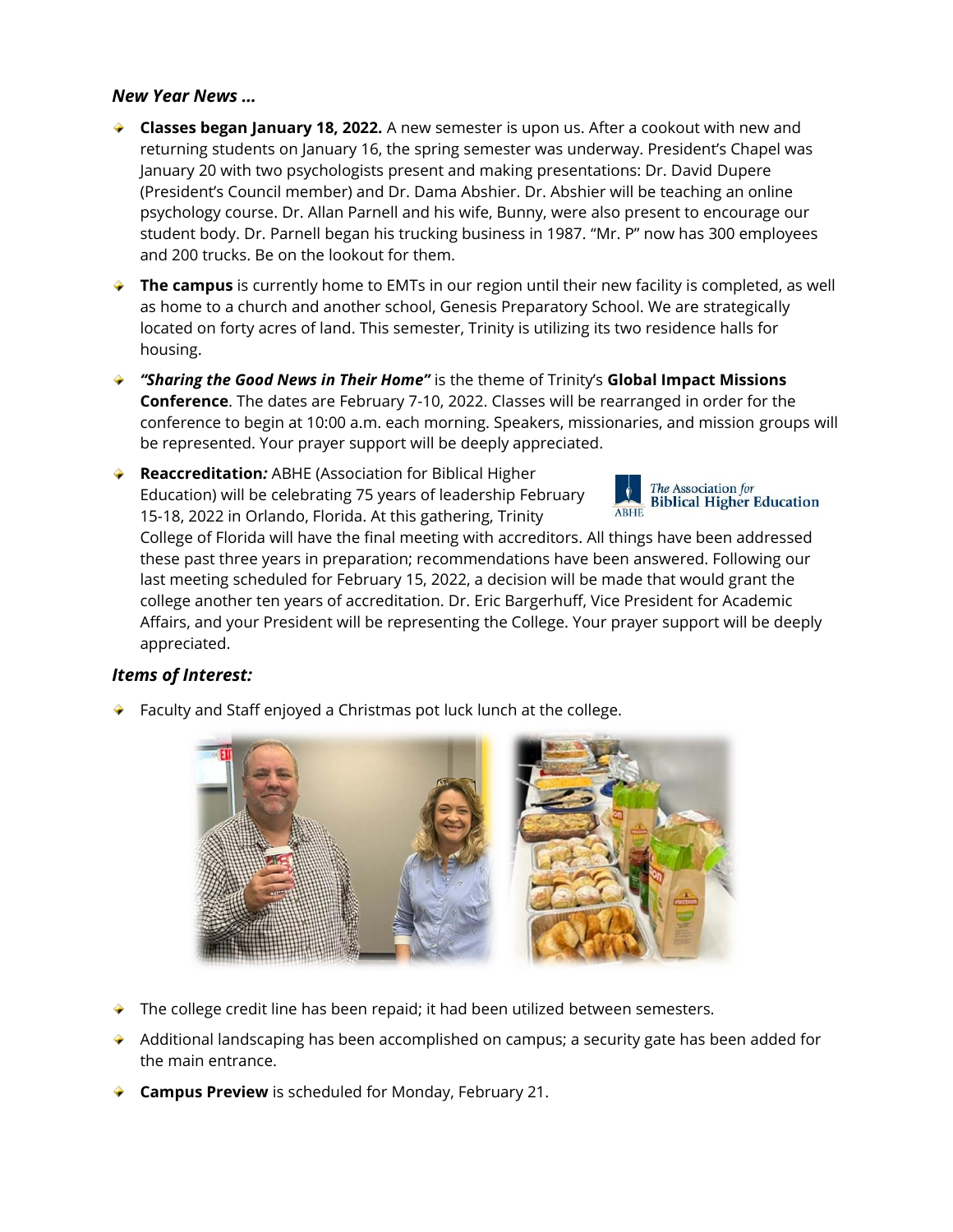- **Scholarship Chapel** will be held Thursday, March 24, 2022.
- **President's Activities:**
	- Speaking and meeting with pastors of various churches
	- Ministered in three funerals recently
	- Attended and participated in the ribbon cutting ceremony of the new performing arts building at Pasco Hernando State College



- Attended the Shell Point CCRC (Continuing Care Retirement Community) Board of Directors meeting in Fort Myers, Florida
- The **Trinity College of Florida Quest (Degree Completion) program** has been redesigned. Two eight-week modules per semester will be offered on Monday nights; the first course will run from 6:00 – 8:00 p.m. followed by the second course 8:00 – 10:00 p.m. This is stretched out over eight weeks and an eight-week summer session which allows the student more time to complete the assignments while also providing a variety of content since the student will be attending two classes instead of just one on Monday evenings. The rate of completion, reducing burnout, and developing a sense of accomplishment will occur. Watch for more information on the Trinity College of Florida website.
- The Shepherds Theological Seminary will conduct a **regional pastors' conference**, "Biblical Christianity & Popular Culture," on campus Tuesday, February 8 at 9:00 a.m.
- A donor has provided three lunches for Trinity's students this fall through Barnyard Barbecue foods.
- **Attention Alumni**: Our library offerings have been placed online for use. Check out this link: <https://www.trinitycollege.edu/library/>Dr. Bragg's teachings are available!

## *Prayer Requests:*

- ◆ *Please Pray* for our new students who are beginning at Trinity in the midst of a collegiate year. Pray for their adjustment with friends and classes.
- ◆ *Please Pray* for our faculty and staff as they begin a new semester with new challenges.
- *Please Pray* for the degree completion program, *Quest*. Understanding the new format is important. The "teach out" process is available.
- *Please Pray* for students as they deal with schedules and finances.
- *Please Pray* for the incoming class of students scheduled for August 2022. New systems are in place to provide ease and understanding for the prospective student.